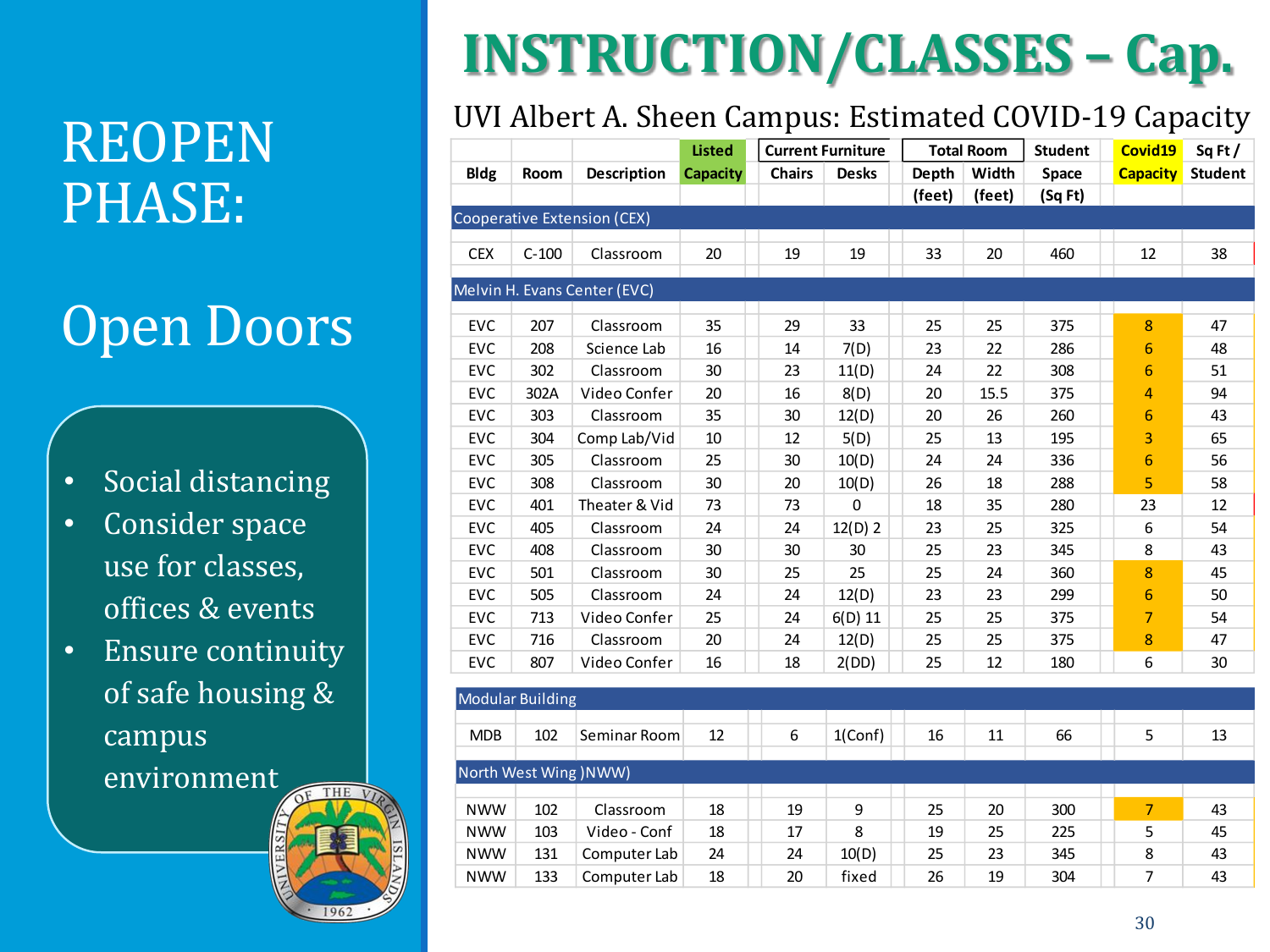#### REOPEN PHASE:

#### Open Doors

- Social distancing
- Consider space use for classes, offices & events
- Ensure continuity of safe housing & campus environment THE



|               |           |                                             | <b>Listed</b>   |               | <b>Current Furniture</b> |        | <b>Total Room</b> | <b>Student</b> | Covid19         | Sq Ft/         |
|---------------|-----------|---------------------------------------------|-----------------|---------------|--------------------------|--------|-------------------|----------------|-----------------|----------------|
| <b>Bldg</b>   | Room      | <b>Description</b>                          | <b>Capacity</b> | <b>Chairs</b> | <b>Desks</b>             | Depth  | Width             | Space          | <b>Capacity</b> | <b>Student</b> |
|               |           |                                             |                 |               |                          | (feet) | (feet)            | (Sq Ft)        |                 |                |
|               |           | <b>Nursing Complex (SCNURS)</b>             |                 |               |                          |        |                   |                |                 |                |
|               |           |                                             |                 |               |                          |        |                   |                |                 |                |
| <b>SCNURS</b> | $Q - 100$ | Classroom                                   | 50              | 31            | $4(D)$ 35                | 35     | 23                | 575            | 12              | 48             |
| <b>SCNURS</b> | $R - 100$ | Classroom                                   | 50              | 31            | 29                       | 35     | 23                | 575            | 12              | 48             |
| <b>SCNURS</b> | $S-100$   | Nursing Lab                                 | 16              | 9 Beds        |                          | 35     | 23                | 575            | 5               | 115            |
| <b>SCNURS</b> | $T-100$   | Science Lab                                 | 24              | 31            | 29                       | 35     | 23                | 575            | 5               | 115            |
| <b>SCNURS</b> | $U-105$   | Conference                                  | 10              | 13            | $1$ (Conf)               | 18     | 24                | 192            | 4               | 48             |
|               |           |                                             |                 |               |                          |        |                   |                |                 |                |
|               |           | <b>Research Extension Center (REC)</b>      |                 |               |                          |        |                   |                |                 |                |
|               |           |                                             |                 |               |                          |        |                   |                |                 |                |
| <b>REC</b>    | 139       | Classroom                                   | 20              | 14            | 7(D)                     | 26     | 15                | 240            | 6               | 40             |
| <b>REC</b>    | 143       | Classroom                                   | 20              | 12            | 6(D)                     | 26     | 15                | 240            | 6               | 40             |
|               |           |                                             |                 |               |                          |        |                   |                |                 |                |
|               |           | <b>Research &amp; Technology Park (RTP)</b> |                 |               |                          |        |                   |                |                 |                |
|               |           |                                             |                 |               |                          |        |                   |                |                 |                |
| <b>RTP</b>    | 129       | Video - Conf                                | 25              | $\Omega$      | $\mathbf{0}$             | 31     | 22                | 462            | 9               | 51.3           |
| <b>RTP</b>    | 138       | Physical Sc Lab                             | 24              | 24            | 12(D)                    | 37     | 35                | 945            | 12              | 78.8           |
| <b>RTP</b>    | 216       | Chemistry Lab                               | 16              | $\Omega$      | fixed                    | 35     | 24                | 600            | 8               | 75.0           |
| <b>RTP</b>    | 222       | Biology Lab                                 | 16              | 0             | fixed                    | 35     | 24                | 600            | 8               | 75.0           |
| <b>RTP</b>    | 226       | Video - Conf                                | 36              | $\Omega$      | 0                        | 36.5   | 24                | 636            | 12              | 53.0           |

| <b>TOTAL</b> |              | 840 |                                                | 259        |
|--------------|--------------|-----|------------------------------------------------|------------|
|              |              |     |                                                |            |
|              |              |     | <b>Percent of Listed Capacity</b>              | <b>31%</b> |
|              |              |     |                                                |            |
|              | Pre-COVID19  |     | 18 to 30 square feet per student               |            |
|              |              |     |                                                |            |
|              | Post-COVID19 |     | 113 - 118 square feet per student<br>Target    |            |
|              |              |     | 43 - 113 square feet per student<br>Acceptable |            |
|              |              |     | 43 square feet per student<br><b>Minimum</b>   |            |